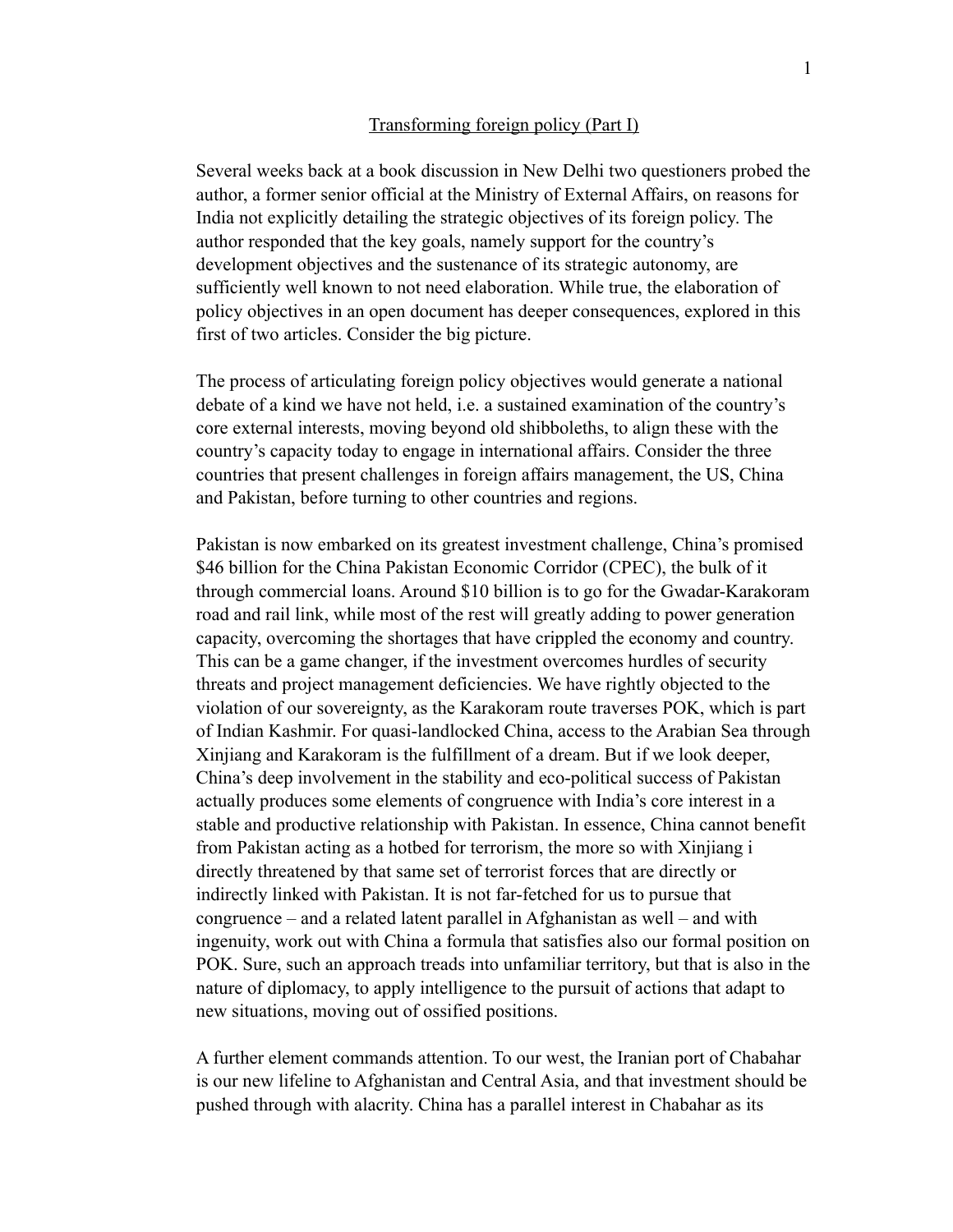alternate route of sea access. To India's east, the Yunnan-Myanmar land corridor to the Bay of Bengal is undergoing rapid development, a road well on the way to completion, and a rail link that would also connect with a projected route all the way to Singapore. To an extent, that parallels our plans for access to Myanmar and on to Thailand via the trans-Asian road and rail links. The key point: India has its own stakes in new connectivity corridors both to our west and east. Some of this so obviously parallels China's 'One Belt, One Road' (OBOR) project. Why then should we paint ourselves into a corner by opposing OBOR? The stakes are too large to allow the Karakoram-POK traverse as a spoiler, and a further reason to locater a formula that assuages our sovereignty claims.

China is now an important a global power. That reinforces the logic we have long practiced in our Beijing ties: great nuancing and balance in our management of this bilateral relationship. We simply cannot afford fixation on one or two issues. No one has really explained how membership of the Nuclear Suppliers Group (NSG) became a core interest for India, the more so when we are many years away from becoming an exporter of nuclear equipment. Surely our economic interests in China outweigh the NSG issue; we need China as an investor in India, especially in infrastructure (including ports) and in manufacturing capacity, which is of direct interest to China, and would also address our persisting bilateral trade deficit. Having worked so assiduously to extend this bilateral interface to cover sharing of development experiences in diverse fields, as well as people exchanges, and institutional contacts, we must persist in this long-term vision. The examples of Japan, South Korea and even the US are also before us in the management of fraught, complex relationships with China.

Our ties with the US and the Trump administration are clearly on track, but here too, fresh thinking is relevant. Was it not during the 1999 Kargil clash and the 2001 *Parakram* standoff (following the attack on the Indian Parliament in December 2000) that we accepted facilitation assistance from the US and others, in effect breaching our 'bilateralism' doctrine vis-à-vis Pakistan? That makes the point advanced by Shekhar Gupta (*Business Standard*, 'New big idea vs failed, old bilateralism', 8 April 2017) all the more relevant; as a significant global player, seeking a place at the high table, India has to adroitly play a more nuanced, multilayered diplomatic game. With the US, China, Russia or others, cooperation continually interweaves with competition, even contestation. The danger comes from fixated positions.

Beyond these three countries, there are other priority countries and regions. Advancement of a \$5 billion credit to Bangladesh last week, and the identification of another \$9 billion worth commercial deals, is a living example of PM Modi's 'neighborhood first' doctrine.